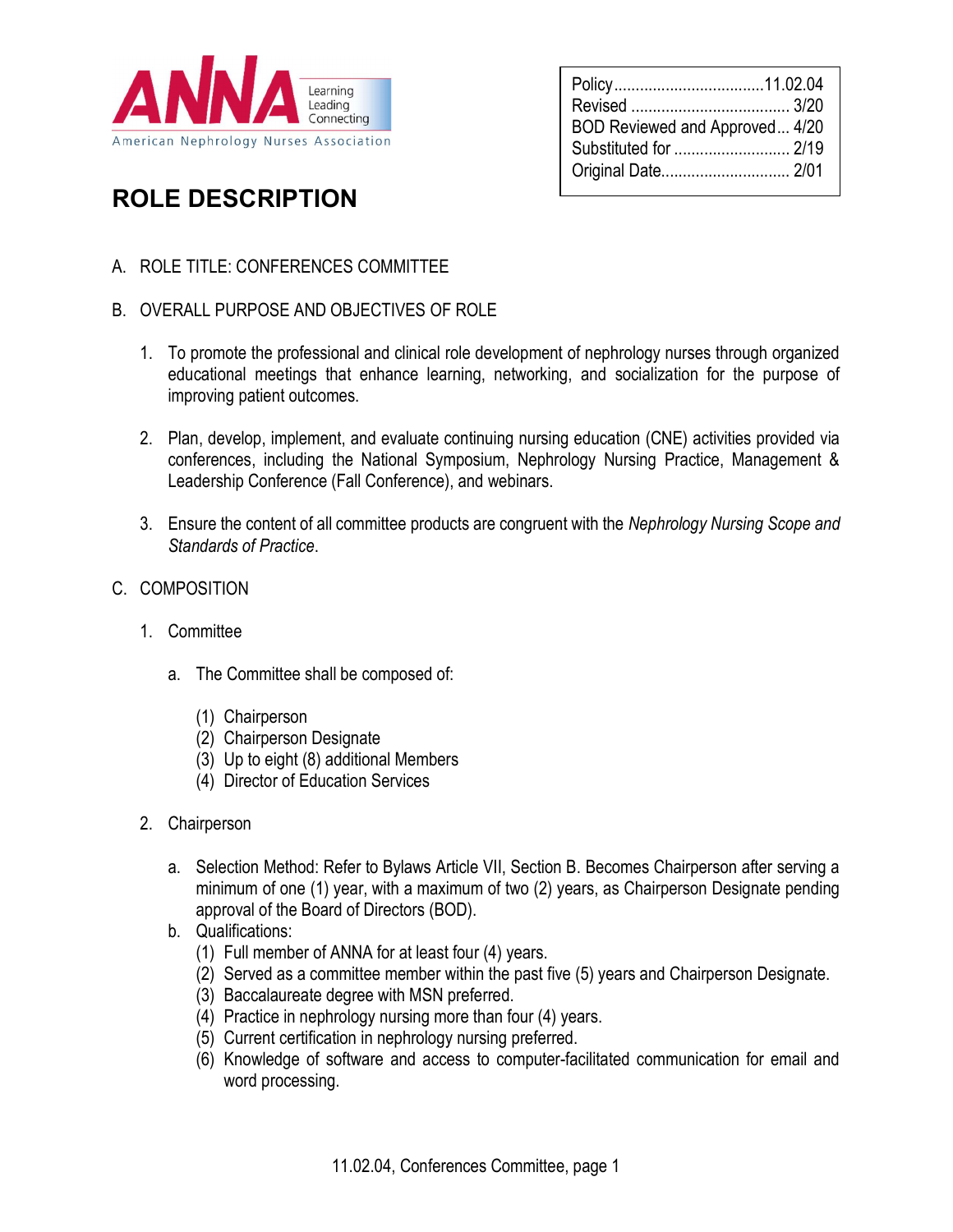- c. Selection Criteria:
	- (1) Demonstrates knowledge of a broad perspective of current health care and professional nursing trends that have an impact on organizational development, volunteer leadership, and patient care issues.
	- (2) Current practice in a clinical leadership, management, educator, or advanced practice nursing role.
	- (3) Experience in planning CNE activities, preferably at the national level.
	- (4) Documented oral and written communication skills.
	- (5) Demonstrated leadership ability to:
		- a) Coordinate group activities.
		- b) Meet established guidelines and timelines.
		- c) Facilitate group process.
		- d) Promote problem-solving process.
- 3. Chairperson Designate
	- a. Selection Method: Refer to Bylaws Article VII, Section B. Appointed by the National President-Elect after consultation with the outgoing Chairperson and Director of Education Services, with approval of the BOD.
	- b. Qualifications and Selection Criteria:
		- (1) Must meet those outlined for the Chairperson.
		- (2) Consideration will be given to include diversity of practice specialty, age, ethnicity, gender, and geographic representation.
- 4. Committee Members
	- a. Selection Method: Selected by the Chairperson with input from the Chairperson Designate and Director of Education Services.
	- b. Number of Committee Members: Up to eight (8) members, plus the Chairperson, Chairperson Designate, and Director of Education Services
	- c. Qualifications:
		- (1) Full member of ANNA for at least two (2) years.
		- (2) Baccalaureate degree with BSN preferred.
		- (3) Practice in nephrology nursing for more than two (2) years.
		- (4) Current certification in nephrology nursing preferred.
		- (5) Knowledge of software and access to computer-facilitated communication for email and word processing.
	- d. Selection Criteria:
		- (1) Experience in planning CNE activities.
		- (2) Demonstrates knowledge of current nephrology patient care and nephrology nursing issues and trends.
		- (3) Meets established guidelines and timelines.
		- (4) Consideration will be given to include diversity of practice specialty, age, ethnicity, gender, and geographic representation.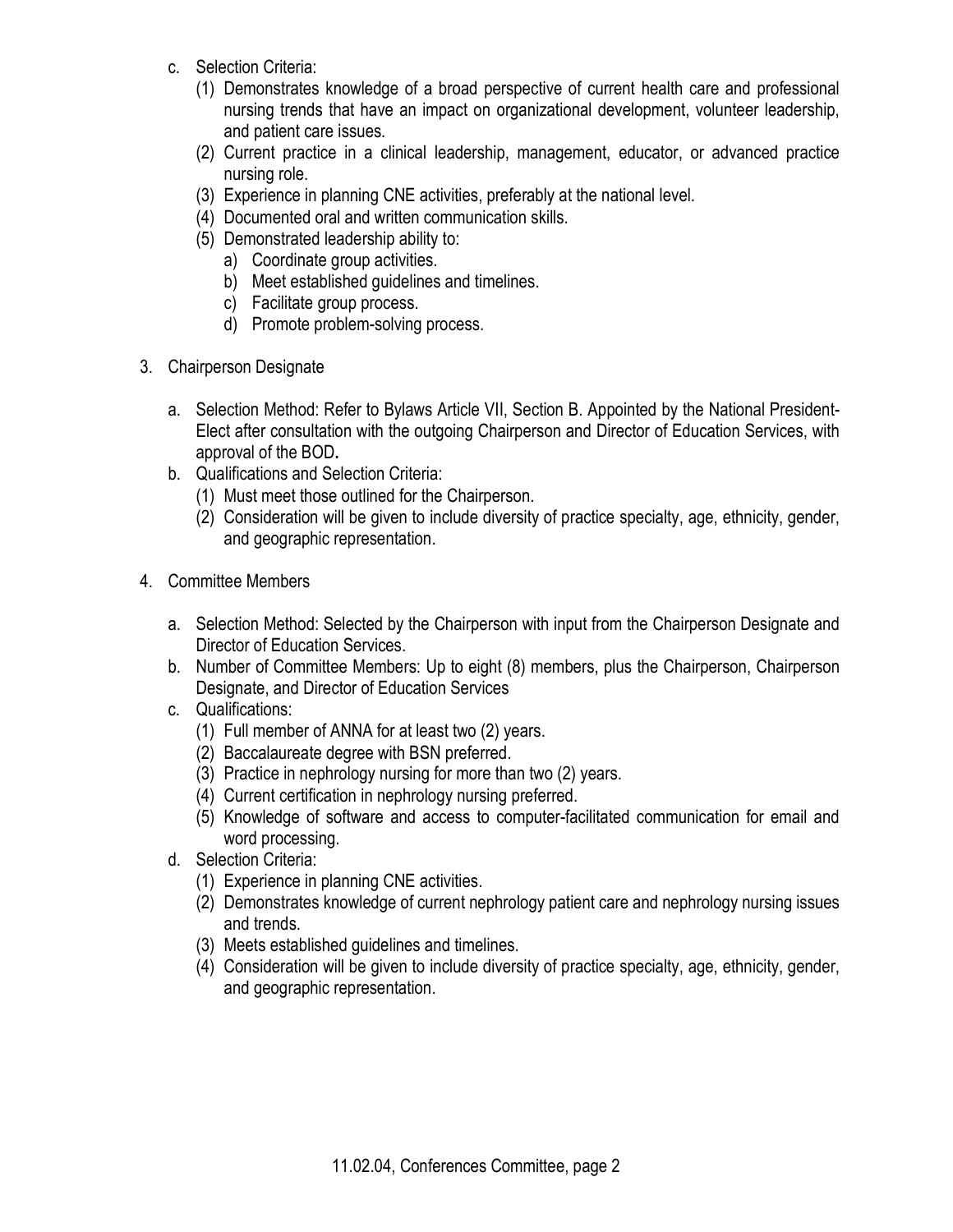- D. TENURE
	- 1. The Chairperson is appointed to serve a three (3) to four (4) year term at least one (1) year, with a maximum of two (2) years, as Chairperson Designate, followed by two (2) years as Chairperson. May be reappointed.
		- a. The planning process for the Fall Conference begins at least ten (10) months prior to the actual meeting occurring. Conferences Committee members must be in place prior to the beginning of the planning process. Therefore, Board of Directors (BOD) approval for the incoming Chairperson Designate shall be sought in November (instead of February each year for ANNA's overall organizational chart) in order for the incoming Chairperson Designate to participate in the Fall Conference planning process that begins in December.
		- b. The current Chairperson of the Conferences Committee, when rotating out of his/her role, ends planning responsibilities in December for the National Meetings. However, he/she will complete the term of Chairperson at the last meeting that he/she has planned, i.e., the National Symposium.
		- c. The Chairperson Designate accepts conference planning responsibility in December to begin planning the next Fall Conference. The new incoming Chairperson Designate assumes responsibility at this time and begins functioning as the Chairperson Designate at completion of the National Symposium.
	- 2. Members are appointed for two (2) consecutive years. Appointments are staggered to allow for 50% new appointments every year.
- E. GOVERNED BY CONSTITUTION AND/OR BYLAWS

Article V and Article VII.

- F. ATTENDANCE EXPECTED AT THE FOLLOWING MEETINGS:
	- 1. Chairperson
		- a. National Symposium (outgoing).
		- b. Orientation webinar as required by the President-Elect (incoming/midterm).
		- c. Fall Conference.
		- d. Webinars, if applicable.
		- e. Planning meeting and conference calls.
		- f. Own local ANNA chapter meetings.
	- 2. Chairperson Designate
		- a. National Symposium
		- b. Orientation Webinar as required by the President-Elect (incoming).
		- c. Fall Conference
		- d. Webinars, if applicable
		- e. Planning meeting and conference calls
		- f. Own local ANNA chapter meetings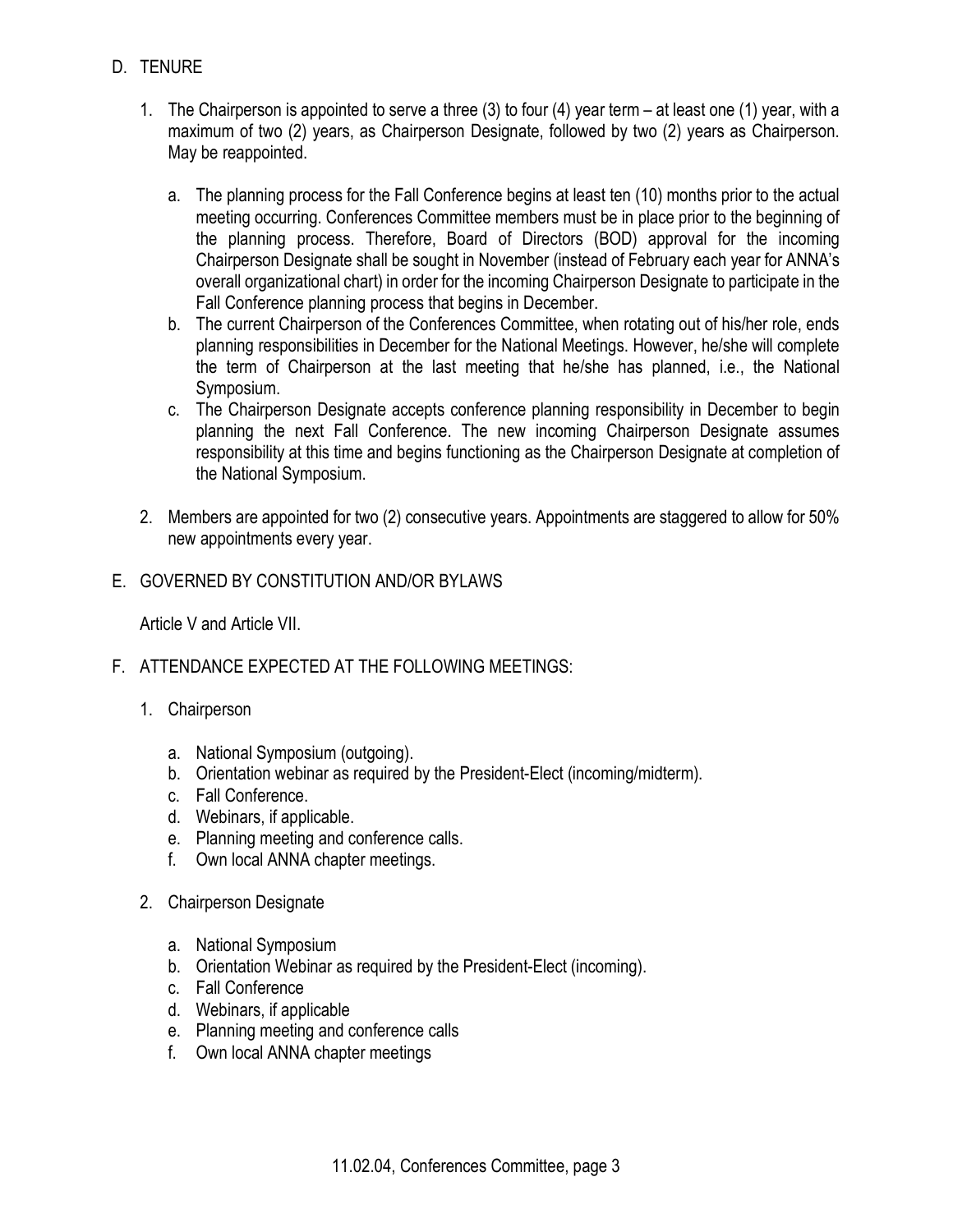- 3. Committee Members
	- a. National Symposium
	- b. Fall Conference.
	- c. Planning meeting and conference calls.
	- d. Own local ANNA chapter meetings.
- \* NOTE Complimentary registration and/or expense reimbursement to ANNA meetings is provided per Policy & Procedure 4.18, Complimentary Registration and Expense Reimbursement for ANNA Meetings, and Policy & Procedure 4.19, Withdrawal of Complimentary Registration and Expense Reimbursement to ANNA Meetings for Non-Functional Committee Member.
- G. RESPONSIBILITIES OF ALL COMMITTEE MEMBERS
	- 1. Communication
		- a. Chairperson submits reports and requested information to the Board Liaison, Director of Education Services, and designated National Office staff.
		- b. Chairperson Designate and committee members submit requested reports and information to the Chairperson.
	- 2. Participates in all meetings and conference calls. If not able to attend at least 75% of pre-scheduled conference calls, discusses ability to continue as effective member with Chairperson.
	- 3. Plans, develops, implements, and evaluates content of CNE activities.
		- a. Selects appropriate topics and speakers for the program based on the assessment of members' leadership and educational needs, evaluation of past activities and input gathered from networking.
		- b. Assures content is congruent with Nephrology Nursing Scope and Standards of Practice.
		- c. Reviews and selects submitted proposals and abstracts for presentation at National Symposium.
	- 4. Serves as point of contact for selected speakers.
		- a. Invites and confirms availability of selected speakers.
		- b. Forwards completed speaker information forms to the National Office.
		- c. Follows up with speakers as necessary to obtain information for fulfillment of their responsibility as a speaker (such as audiovisual requirements, disclosure form, etc.).
	- 5. Reviews, evaluates, and responds to all material as requested.
	- 6. Reviews policies and procedures pertinent to the committee as requested and proposes changes to the Chairperson and/or Director of Education Services.
	- 7. Prepares and presents ideas, problems, solutions, or programs of organizational and professional interest to the Chairperson for consideration.
	- 8. Assumes responsibilities delegated by the BOD, the Director of Education Services, or the Chairperson of the committee.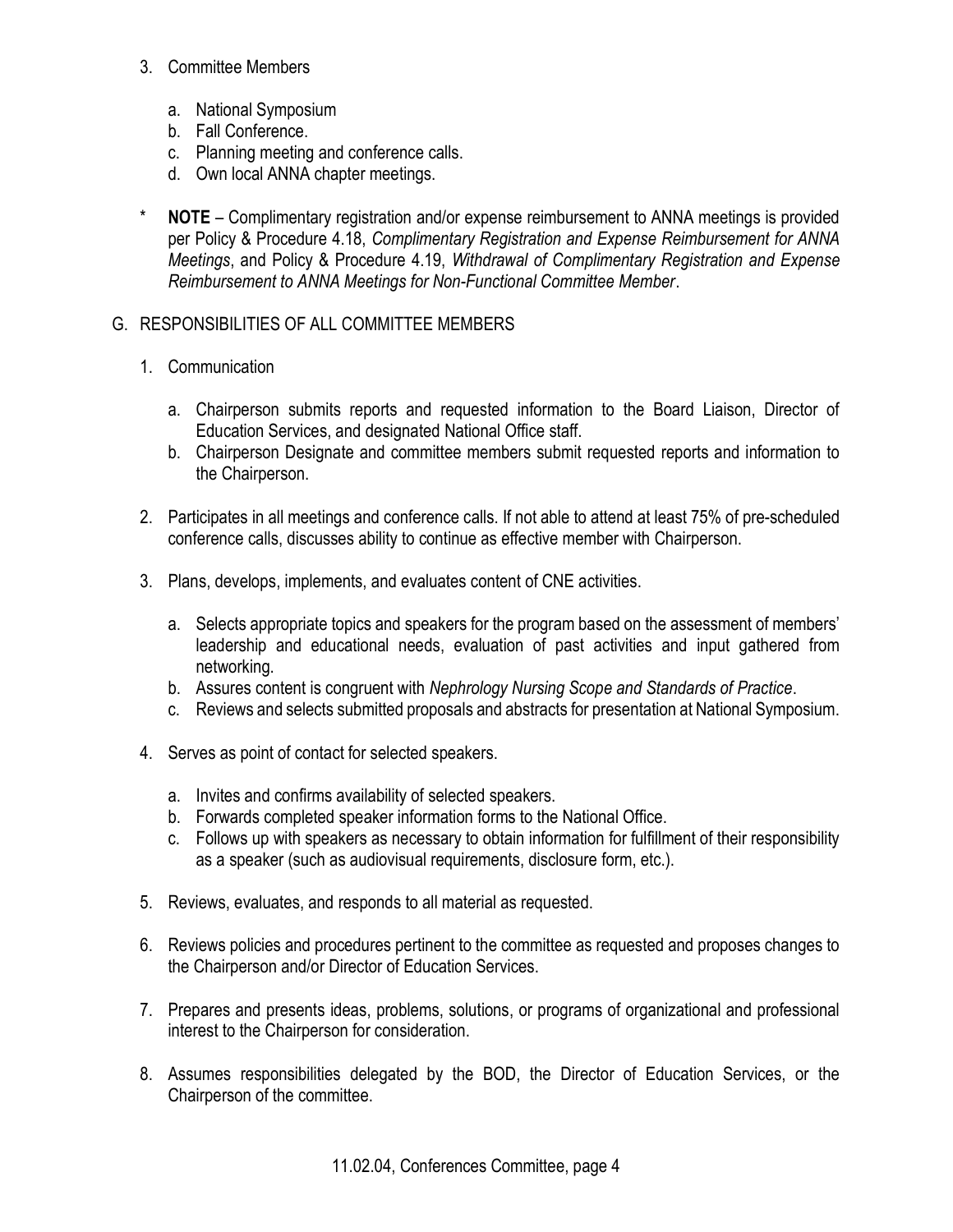9. Recognizes and advises the Director of Education Services of outside influences that may impact decisions of the BOD.

## H. RESPONSIBILITIES OF CHAIRPERSON

- 1. Understands, upholds, and supports the mission, objectives, policies, procedures, and strategic plan of ANNA.
	- a. Ensures development, revision, and implementation of annual committee action plan, congruent with the ANNA Nephrology Nursing Scope and Standards of Practice, to promote the strategic plan.
	- b. Obtains input from the Board Liaison and appoints committee members.
	- c. Provides meeting and conference call schedule at the beginning of the fiscal year.
	- d. Disseminates information as needed, including but not limited to agendas, meeting minutes, conference call information, background information, articles, and other information as requested.
	- e. Conducts meetings keeping agenda on track and honoring time commitments.
	- f. Reviews role description of position as requested and proposes changes to the National Secretary.
	- g. Reviews policies and procedures pertinent to the position as requested and proposes changes to the National Secretary.
	- h. Submits written status update reports prior to BOD meetings and as requested to the Board Liaison and Director of Education Services. Notifies the Board Liaison immediately of significant changes or problems.
	- i. Submits yearly budget and budget for special projects to the National Treasurer. Follows all budget guidelines as directed by ANNA Policy & Procedure.
- 2. Works collaboratively with the Director of Education Services and BOD to achieve the education goals of ANNA.
	- a. Assumes leadership responsibilities for the National Symposium, Fall Conference, and webinars.
	- b. Identifies, interviews, and selects potential committee members who meet the qualifications and selection criteria.
	- c. Guides committee members, with assistance from the Director of Education Services, to:
		- (1) Determine a plan for each activity to meet established timelines.
		- (2) Use evaluations and feedback from conferences and knowledge of current health care trends in the planning process.
		- (3) Assist members in determining the purpose, objectives, and onsite needs of the activity.
			- a) Assessing learning needs of the target audience.
			- b) Performance of a gap analysis
			- c) Writing goals and behavioral objectives.
		- (4) Implement the committee action plan adhering to established timelines.
		- (5) Meet the American Nurses' Credentialing Center Commission on Accreditation (ANCC-COA) requirements, where applicable.
		- (6) Plan agenda and conduct conference calls.
		- (7) Delegate conference call responsibilities to the Chairperson Designate as appropriate.
	- d. Is available for interview by telephone, if necessary, during the accreditation visit by the ANCC-COA for continuing education, which occurs every five (5) years.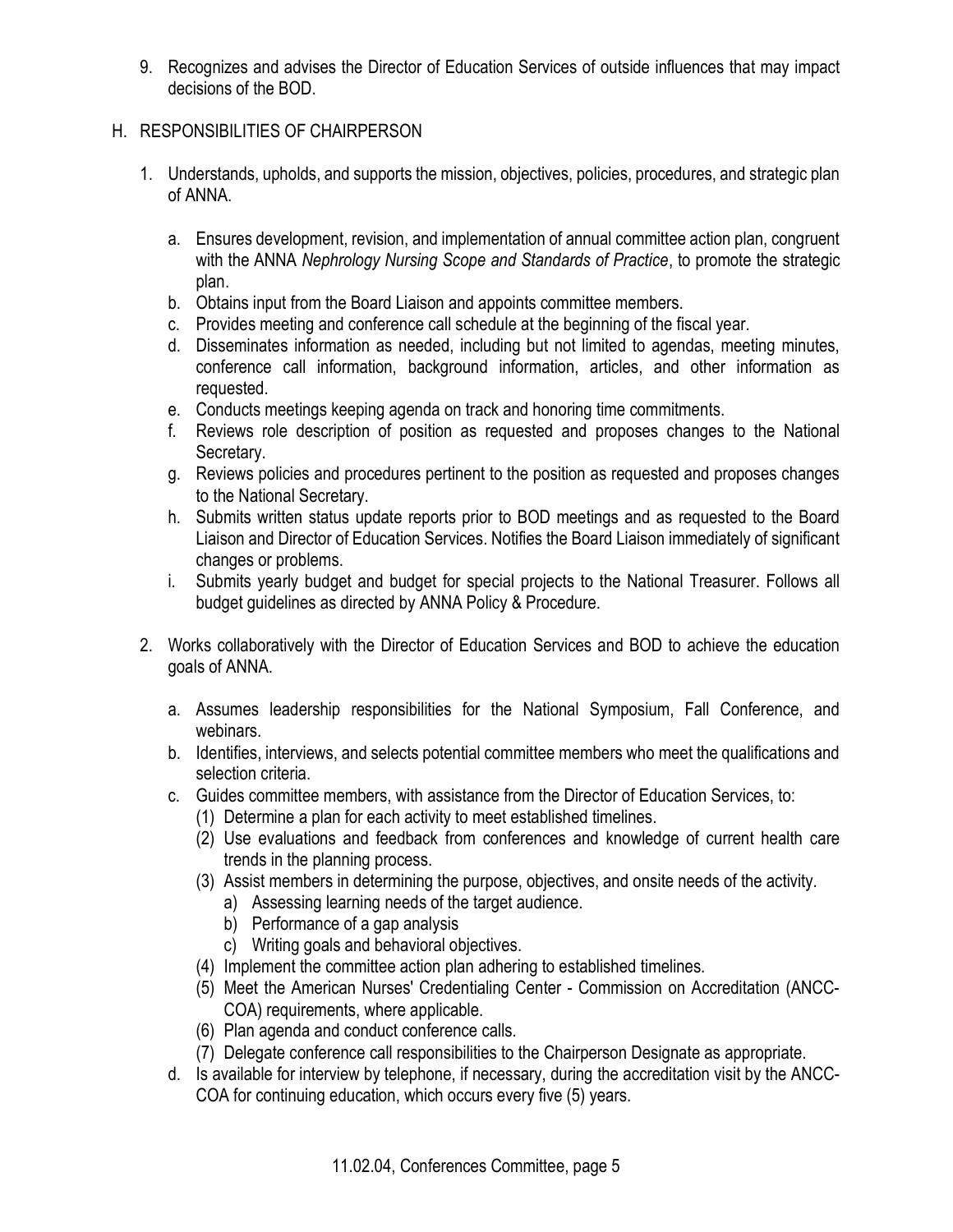- 3. Mentors and orients the Chairperson Designate and committee members. Oversees and works with members to develop, design, implement, and evaluate specific programs.
	- a. Assures that Chairperson Designate is included in all communications.
	- b. Mentors Chairperson Designate to assist in determining appropriate educational content.
	- c. Mentors the planning and implementation of educational activities.
	- d. Ensures committee members fulfill their duties to provide proper coverage at the National Symposium and Fall Conference.
	- e. Assists Chairperson Designate in planning agendas for meetings and conference calls as needed.
	- f. Collaborates with Chairperson Designate in preparing status reports.
	- g. Mentors Chairperson Designate in achieving consensus in committee activities.
- 4. Submits an evaluation of the planning process and recommendations for next year to Director of Education Services.
- I. RESPONSIBILITIES OF CHAIRPERSON DESIGNATE
	- 1. Understands, upholds, and supports the mission, objectives, policies, procedures, and strategic plan of ANNA.
		- a. Submits written reports as requested to the Chairperson to assist in preparation of status reports.
		- b. Assists the Chairperson in preparing an annual report.
		- c. Assists the Chairperson to ensure development, revision, and implementation of annual committee action plan to promote the strategic plan.
		- d. Assists the Chairperson in preparing an annual committee budget.
	- 2. Works collaboratively with the Chairperson and Director of Education Services to achieve the educational goals of ANNA.
		- a. Provides recommendations to the Chairperson for potential committee members who meet the qualifications and selection criteria. Interviews potential members as directed by the Chairperson.
		- b. Participates in orientation of new committee members.
		- c. Helps determine appropriate educational content.
		- d. Helps design presentation format and/or instructional features to maximize learner participation.